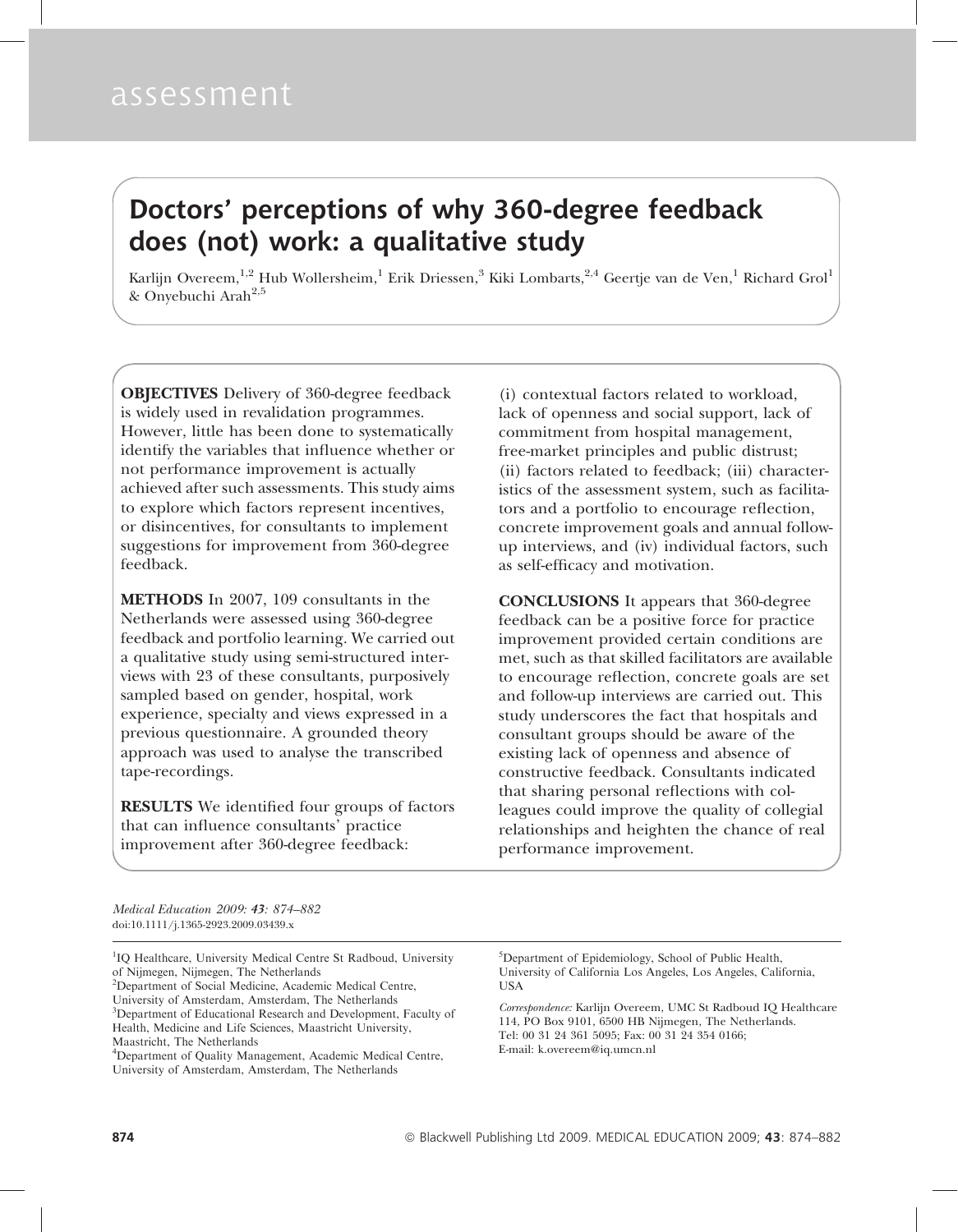# INTRODUCTION

Doctors are faced with many professional demands, innovations and changes in medical knowledge and techniques, the need to collaborate in larger, often multidisciplinary, teams, and patients who are increasingly knowledgeable about their health and health care. As a consequence, it is important for doctors to ensure and demonstrate that their performance is up to standard. As doctors have been shown to have limited ability to self-assess their performance, external assessments are required for accurate appraisal.<sup>1</sup> External assessments are now well established in revalidation programmes in the UK and Canada.<sup>2</sup> In the past, there has been disagreement as to whether revalidation should aim to enhance professional development or to weed out those who are unfit to practise medicine.<sup>3</sup> The current consensus is that revalidation should do both.<sup>4</sup> There are few studies, however, that have systematically examined the formative aspects of revalidation in terms of its impact on doctors' performance improvement.

One of the methods commonly used to assess doctors' performance is 360-degree feedback.<sup>5,6</sup> Currently, 4444 residency programmes in the USA and all foundation programmes in the UK use 360 degree evaluations to assess residents and fellows. Since 1999, 360-degree feedback has been used for family doctors and surgeons in Canada and internists in the USA. It involves the evaluation of performance on various tasks by, firstly, peers with knowledge of a similar scope of practice, secondly, co-workers from allied health professions and, thirdly, patients. Research by Sargeant *et al.*<sup>7</sup> has shown that 360degree feedback can be instrumental in improving performance, but its impact may be impaired by doctors' emotional reactions to negative evaluations. Moreover, increased awareness of weaknesses is often not enough to induce behavioural change.<sup>8</sup> The literature suggests, however, that performance improvement can be enhanced by a facilitator who delivers the feedback $9$  and by stimulating doctors to reflect on feedback.<sup>10</sup> In this context reflection should be interpreted in the sense of 'letting future behaviour be guided by a systematic and critical analysis of past actions and their consequences'.<sup>11</sup> In a recent study, we found 67% of the participating consultants who received 360-degree feedback said they intended to improve their performance.<sup>12</sup> Other studies have reported similar results.<sup>13,14</sup> So far, studies have primarily focused on general practitioners' experiences with receiving 360-degree feedback and their perceptions and reactions towards the

feedback itself.7,10 There has been no rigorous research to explore which factors influence the use of 360-degree feedback for change in future clinical practice in hospitals. The aim of this study was to explore which factors represent incentives, or disincentives, for consultants to implement suggestions for improvement from 360-degree feedback.

## **METHODS**

## Context of the study

In 2007, eight Dutch hospitals participated in a performance assessment project aimed at improving consultants' performance. Consultants are senior doctors in Dutch hospitals who have successfully completed their residency (also known as specialists or attending physicians in the USA). All participating consultants received a 360-degree feedback report with information derived from questionnaires completed by colleagues, co-workers and patients, and narrative comments from colleagues and co-workers. The questionnaires were based on translations of two validated instruments, namely the Physician Achievement Review (PAR) programme developed by Violato et al. in 1997 and the instrument owned by the American Board of Internal Medicine.<sup>15,16</sup> Ouestions were to be rated on a 9-point scale. By 'narrative comments', we mean 'a more specific explanation of the ratings given and concrete suggestions to improve performance'. The participating consultants collected evidence concerning their performance in the seven CanMEDS roles (medical expert, communicator, collaborator, scholar, professional, manager, health advocate)<sup>17</sup> in a portfolio and provided written self-reflections on their performance. The portfolio and the 360-degree feedback report were discussed with a trained facilitator (a colleague from a different specialty based in the same hospital). The facilitator (also known as a mentor or coach) helps consultants to interpret the feedback, to critically analyse their performance and to use the feedback to guide future performance. Facilitators were offered 1 day of training which included an explanation of the assessment system, training in basic interview skills and role-plays. The consultants also developed a personal development plan (PDP) including improvement goals derived from the feedback. The process has been described in detail elsewhere.<sup>12</sup>

#### Study design and participants

In the present study we invited participants in the assessment project to attend an individual face-to-face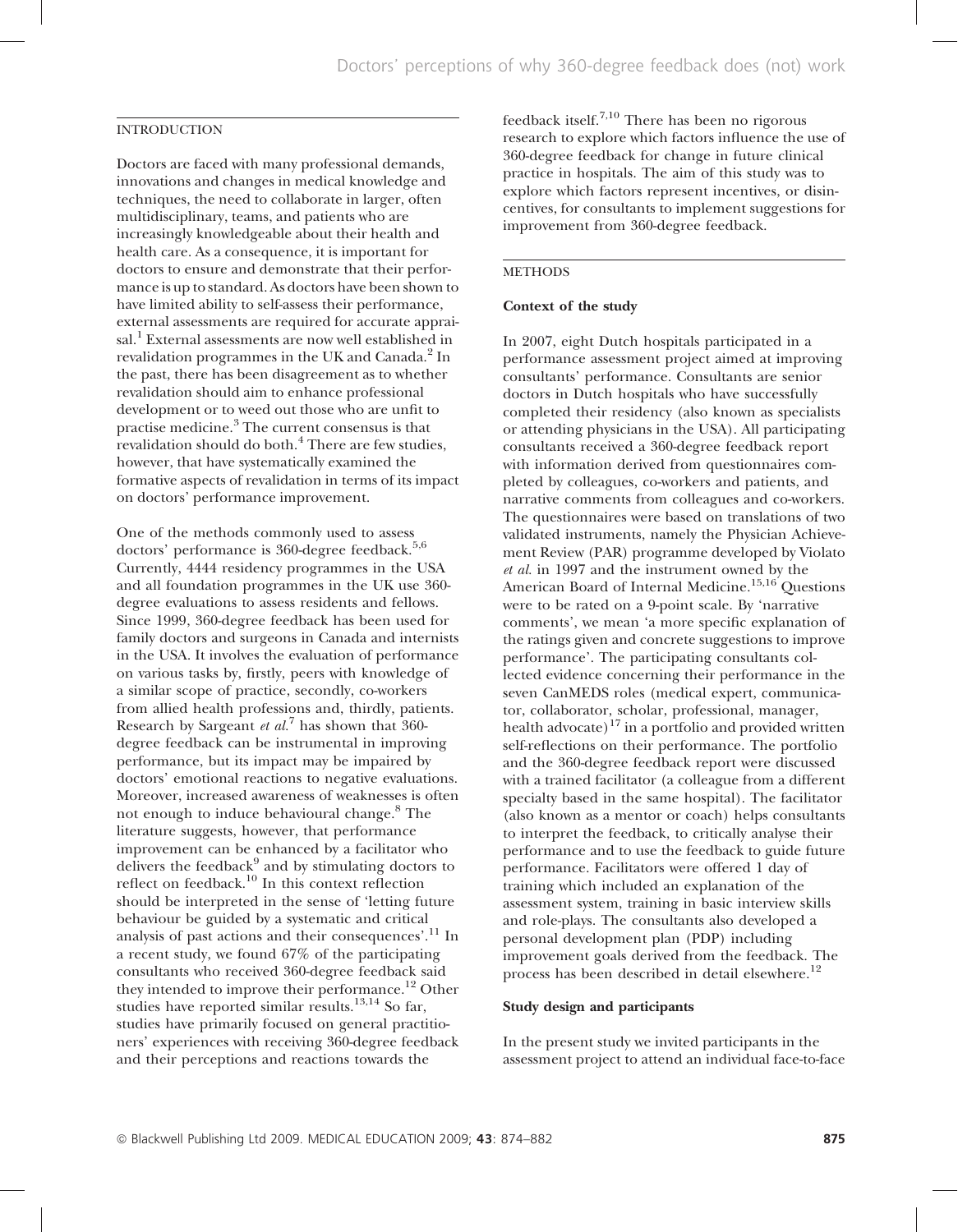interview. In order to maximise the richness of the data we used maximum variation sampling. A maximum variation sample is a purposefully selected sample of persons who represent a wide range of extremes related to the phenomenon of interest. The factors we thought to be of influence for the study were: gender; hospital; work experience; specialty, and positive and negative views on satisfaction and impact expressed in response to a previous questionnaire.<sup>12</sup> Out of 109 consultants who had participated in our previous performance assessment, we selected 27 consultants who had represented extreme responses on a previous questionnaire, ensuring that they differed in terms of work experience, hospital, specialty and gender. We telephoned this selection of 27 consultants to invite them for a face-to-face interview; 23 consented to participate. Four consultants were unable to take part because of lack of time (two), personal circumstances (one) and unknown reasons (one). The participants included 14 male and nine female consultants from eight hospitals and 13 specialties. Participating consultants had varying backgrounds. Ten came from general medicine (psychiatry, paediatrics, internal medicine, neurology, cardiology, etc.), five were surgeons (urology, gynaecology, general surgery, ear, nose and throat, ophthalmology, orthopaedics, etc.), three were anaesthesiologists and five worked in diagnostic specialties (radiology, pathology, microbiology). The study was given expedited approval by the institutional review board because the participants were not patients.

## Individual interviews

We conducted the interviews more than 1 year after the initial assessments to maximise the likelihood that the consultants had initiated changes to improve their practice. Having provided verbal consent, the consultants were interviewed in their offices between April and July 2008. The semi-structured interviews, which lasted approximately 1 hour, addressed the following topics:

- the consultant's reactions to the feedback;
- the consultant's opinions and beliefs about the portfolio, the (role of the) facilitator and the assessment interview;
- improvement goals and the consultant's beliefs and opinions regarding actual performance improvement in practice, and
- the consultant's views regarding factors that promote or impede performance improvement.

The interviewer (KO) encouraged the consultants to speak freely and asked them to illustrate their answers with examples from clinical practice. The consultants received a small fee (equivalent to £35) for their participation.

## Analysis

All interviews were tape-recorded and transcribed literally with the consultants' permission. The analysis was based on the principles of grounded theory.<sup>18</sup> Two researchers (KO, GvdV) coded all the interviews independently. Codes were assigned to all issues of interest and were constantly renamed, reorganised and redefined within emerging categories. After coding four interviews, the researchers compared their findings and discussed any differences until they reached consensus. When the first open coding of all the interviews was completed, the next stage of the analysis involved axial coding to identify overarching themes and connections between the themes. The two researchers (KO and GvdV) and one medical education expert (ED) met regularly to discuss the coding and interpretation of the data. Saturation was reached after 12 interviews. However, because of the small volume of data for some categories of information, another 11 transcripts were analysed to ensure comprehensive analysis and coverage of data. The two researchers independently assigned the levels of improvement reported by the participants to four categories based on a model of behavioural change in health care: awareness of a need for improvement (Level 1); acceptance of a need for improvement (Level 2); actual change (Level 3), and maintenance of change (Level 4).<sup>19</sup> We analysed by which factors high levels of change were determined with the help of a cross-case display matrix. Finally, three of the participating consultants were asked to read and comment on the results of the analysis to determine whether the data and conclusions accurately reflected the content of the interviews (member checking). $^{20}$  This part of the analysis did not necessitate any changes.

#### RESULTS

Of the 23 consultants, 11 reported making concrete steps towards performance improvement (Levels 3 and 4).

Two examples of steps taken towards performance improvement were described by:

an internist who forced himself to wait for 5 minutes before beginning to speak in multidisciplinary sessions in order to give other people the opportunity to think and speak, and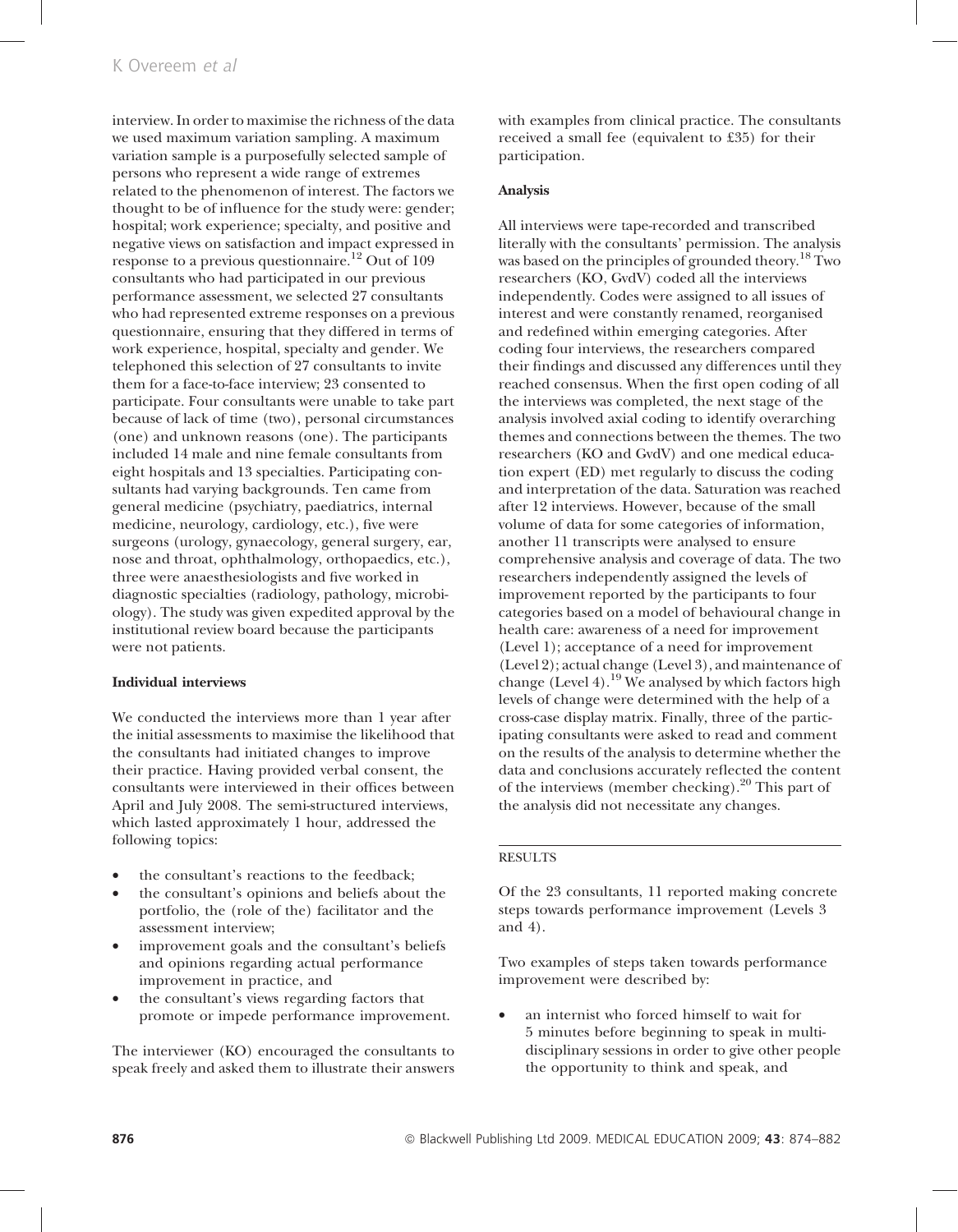#### Table 1 Contextual factors

#### Factors identified and comments

| Factors related to hospital and consultant group                                                                                                                                                                                                                                                                                                                                                                                                                                                                                                     | <b>Factors related to society</b>                                                                                                                                                                                                                                                                                                          |
|------------------------------------------------------------------------------------------------------------------------------------------------------------------------------------------------------------------------------------------------------------------------------------------------------------------------------------------------------------------------------------------------------------------------------------------------------------------------------------------------------------------------------------------------------|--------------------------------------------------------------------------------------------------------------------------------------------------------------------------------------------------------------------------------------------------------------------------------------------------------------------------------------------|
| 1 Workload<br>Consultant 4: 'There is less time for all sorts of quality<br>improvement schemes which do nothing for production'<br>2 Cultural aspects<br>Lack of openness<br>Consultant 6: 'People should be more open; it would be<br>helpful if you knew that there was a sort of general<br>consensus about certain problems'<br>Lack of social support<br>3 Lack of management commitment<br>Consultant 13: 'It should not be laid at the doctor's<br>door but it should be made a joint effort to try and<br>improve performance in that area' | 1 Market competition and health care financing<br>Consultant 1: 'There is more pressure on us to be nothing more<br>than production line workers'<br>2 Public distrust<br>Consultant 13: 'It's the big fear of any doctor: I am being watched<br>and they are saying how badly I am doing. You should be able to<br>get rid of that taboo' |
|                                                                                                                                                                                                                                                                                                                                                                                                                                                                                                                                                      |                                                                                                                                                                                                                                                                                                                                            |

a surgeon who went to the emergency department every week for a short visit to ensure she knew the names and faces of the registrars working there.

The other 12 participants had not taken concrete steps (Levels 1 and 2). All the consultants mentioned factors that promoted or impeded change. The four main themes that emerged were: contextual factors; factors related to feedback; characteristics of the assessment system, and individual factors. All factors are summarised in Tables 1–4 and illustrated with quotations from the interviews.

| Table 2 Factors related to feedback                    |  |
|--------------------------------------------------------|--|
| <b>Factors identified and comments</b>                 |  |
| 1 Hospital culture                                     |  |
| Consultant 10: 'It is not easy to give each other this |  |
| type of feedback. The chance of escalation is higher   |  |
| than the chance of starting a constructive dialogue'   |  |
| 2 Negative or positive feedback                        |  |
| Consultant 20: 'That is what I mean when I say         |  |
| illuminating, it is often things that you actually do  |  |
| know or half know. But now they are expressed          |  |
| more clearly by others. And that is an incentive'      |  |

#### Contextual factors

#### Factors related to the hospital or consultant group

Factors relating to the hospital or consultant group were consistently characterised as impediments to change. In the Netherlands the majority of consultants are self-employed and work in a partnership with a group of colleagues. In this paper we refer to partnerships of consultants as 'consultant groups'. The factors identified related to workload, culture in the consultant group and commitment from hospital management. Heavy workload was considered an impediment to the implementation of personal improvement goals. Lack of time interfered with taking action on issues such as collaboration (e.g. writing referral letters on time) and evidence-based practice (e.g. keeping up-to-date with the literature). Relevant aspects related to culture in the consultant group included lack of openness and lack of social support. Half of the consultants believed that sharing their PDPs with colleagues would make it easier to implement them because their colleagues could remind them of their intentions and offer tips and support on implementing change. In reality, however, such sharing did not take place. Lack of commitment from hospital management was mentioned as another impediment to performance improvement. There were many organisational causes for suboptimal performance, such as administrative burden and poor collaboration with nursing staff.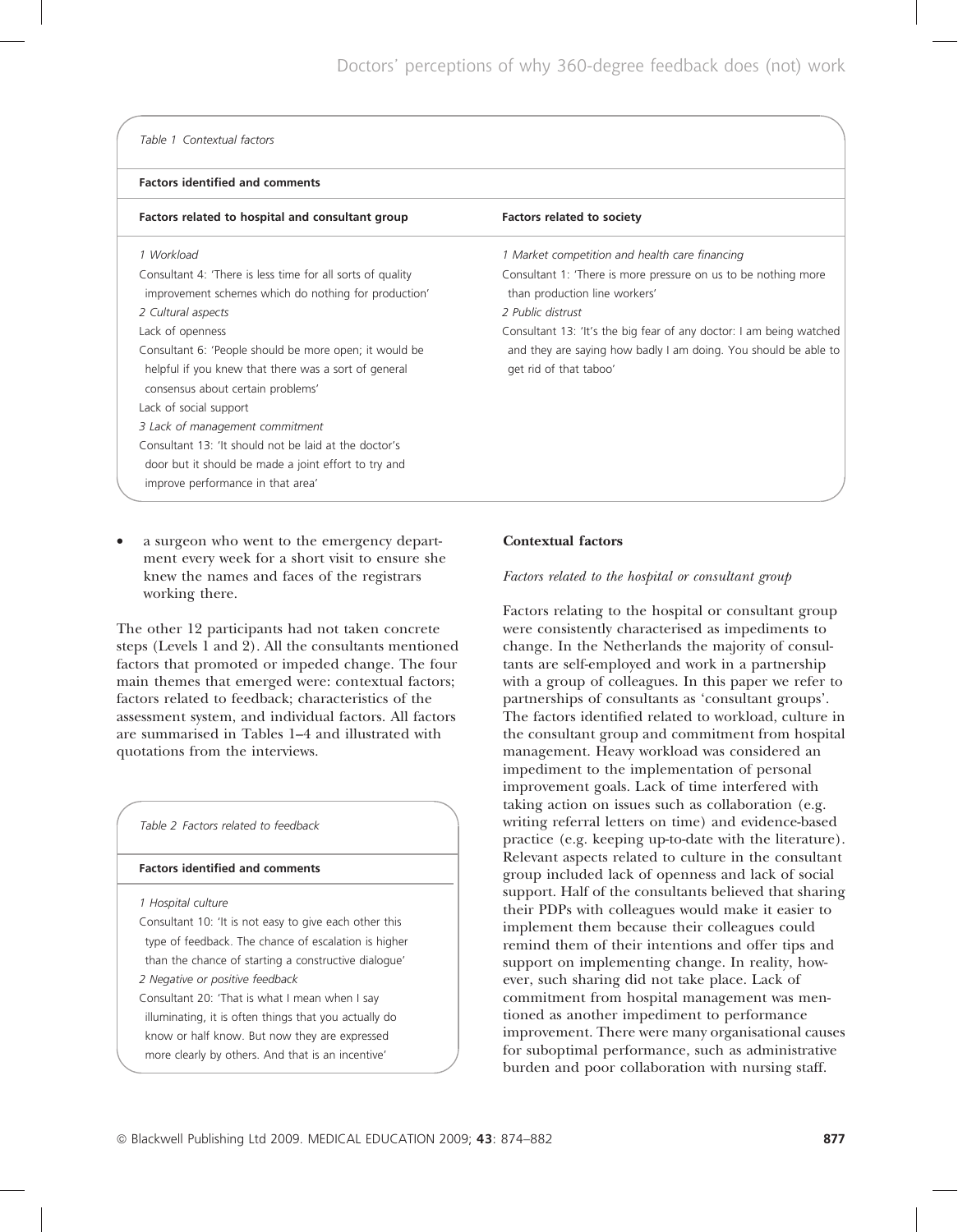# Factors identified and comments

| (Supported) reflection                                                                                                                                                                                                                                                                                                                                                                                                                          | Incentives to take action                                                                                                                                                                                                                                                                                                                                                                                                                                                                                                                                                                           |
|-------------------------------------------------------------------------------------------------------------------------------------------------------------------------------------------------------------------------------------------------------------------------------------------------------------------------------------------------------------------------------------------------------------------------------------------------|-----------------------------------------------------------------------------------------------------------------------------------------------------------------------------------------------------------------------------------------------------------------------------------------------------------------------------------------------------------------------------------------------------------------------------------------------------------------------------------------------------------------------------------------------------------------------------------------------------|
| 1 Portfolio<br>Consultant 9: 'Once you start to think about it explicitly<br>for each domain you begin to see things more clearly'<br>2 Facilitator skills: exploring feedback and reflections in detail<br>Consultant 1: 'I am convinced that unless people receive<br>some quidance in this they tend to remember mostly<br>what they want to hear'<br>3 Facilitator skills: objectivity<br>Consultant 12: 'He did that very well and kept an | 1 Concrete goal setting in the personal development plan<br>Consultant 21: 'Two things were really helpful. For one thing, it was<br>about concrete and achievable things, I think that is really essential'<br>2 Facilitator skills: encouraging specificity of goals<br>Consultant 22: 'It's a good thing that she [the facilitator] has managed<br>to reduce the issues that need attention to a concrete number of<br>items and that there aren't any items that are unachievable'<br>3 Annual assessments (follow-up)<br>Consultant 11: 'At a certain point I need to go back to that and then |
| appropriate distance'                                                                                                                                                                                                                                                                                                                                                                                                                           | I have to consider: "What have I actually done about that?" And,<br>well, that sort of forces you to actually do it that way'                                                                                                                                                                                                                                                                                                                                                                                                                                                                       |

## Table 4 Individual factors

#### Factors identified and comments

1 Perceived urgency to change (motivation)

Consultant 8: 'I am not going to commit myself to spending so many hours every Thursday night to keep up with my reading. No, I wouldn't go so far, after all it isn't all that important, is it?'

2 Belief in ability to change (self-efficacy) Consultant 2: 'No, I think improving that, that is just totally impossible. And also, I think I have done everything in my power, I really have'

Some consultants advocated establishing a feedback loop in which key findings from assessments could be reported to hospital management anonymously and on an aggregate level, so that managers would be able to use this information to support consultants in pursuing improvement goals (Table 1).

# Factors related to the organisation of health care and societal factors

Some consultants regarded market forces and health care financing as barriers to performance improvement because of increased emphasis on productivity and heavier workloads. Societal factors such as distrust by patients and the general public were also reported as barriers. The consultants said that some of their

colleagues were not strongly motivated to use feedback to improve clinical practice because they saw 360 degree feedback merely as a means to convince the public that their performance was up to standard. For these consultants, assessment represented a tool with which to boost public confidence rather than an incentive to improve performance (Table 1).

# Factors related to feedback

Taking action to implement suggestions from feedback was related to the hospital culture and to whether feedback was positive or negative. In general, receiving feedback was valued by consultants. However, in their day-to-day experience, hospital culture did not contribute to making them feel comfortable with giving and receiving feedback on performance. If feedback was given, it was mostly concerned with medical errors and rarely related to interpersonal skills. As a result, consultants thought that 360-degree feedback met a need. Consultants reported that negative feedback was generally difficult to accept, especially when it did not resonate with their self-perceived performance. However, after discussing the feedback with others (their facilitator or a family member, for example), they usually no longer perceived the feedback as problematic (Table 2).

## Characteristics of the assessment system

The consultants indicated that an assessment system would be effective if it encouraged reflection and appropriate action.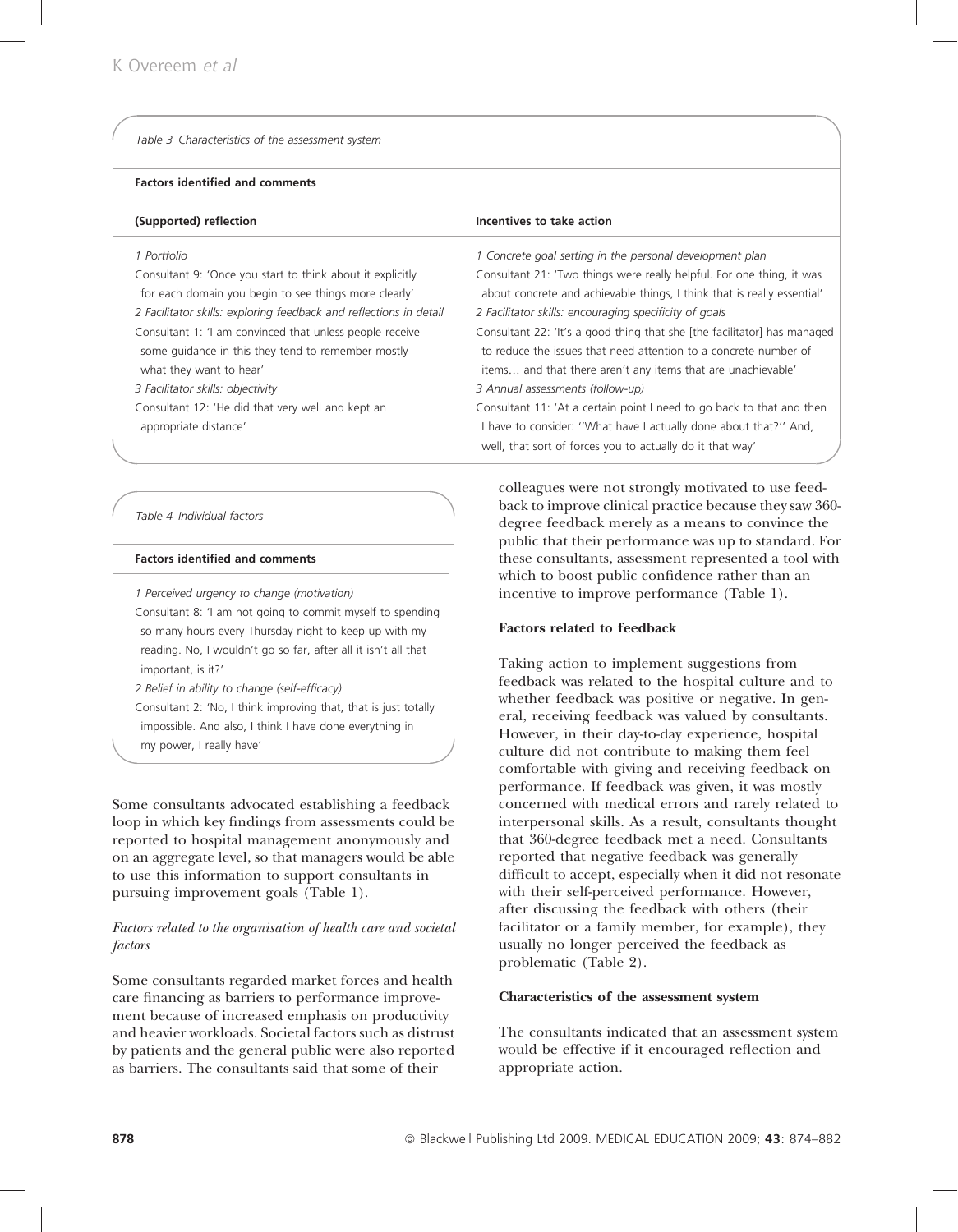#### (Supported) reflection

According to the consultants, reflection helped them to see that improvements were needed. Examining their strengths and weaknesses relating to the seven CanMEDS roles in a portfolio gave them insight into the quality of their performance. Because it was unusual for consultants to take a systematic look at communication, collaboration and professionalism, a majority thought that composing a portfolio was 'hard work'. They pointed out that the facilitator should serve as an objective sounding board to help them gauge the accuracy of their reflections. Finally, consultants expected facilitators to encourage them to reflect by exploring with them in detail the reflections in their portfolios and the feedback they received. Facilitators were valued when they paid equal attention to strengths and weaknesses and categorised and summarised the feedback and information in the portfolio to prevent key issues from becoming lost in an overload of detailed information. Consultants indicated that they tended to focus on either their strengths or their weaknesses and they believed that facilitators could counteract this type of 'selective memory' (Table 3).

#### Incentives to undertake action

The consultants thought that effective performance assessment stimulated them to take action when it promoted goal setting and included follow-up interviews. Consultants preferred concrete goals to vague intentions and thought facilitators could help them set achievable goals. They also indicated that annual assessments (follow-up) would stimulate them to take action. Repeated exposure to improvement goals and 'knowing that there will be another assessment' was thought to enhance the likelihood of performance improvement (Table 3).

#### Individual factors

We identified two categories of attitude-related factors that influenced performance improvement: perceived urgency of change (motivation), and belief in one's ability to effect change (self-efficacy). Although all the consultants had formulated personal improvement goals, they took different views of the urgency of pursuing these goals. Some consultants regarded their goals as intentions and as 'not very important to achieve' because their performance assessment was generally satisfactory. Other consultants considered themselves unable to achieve their goals (lack of self-efficacy). These consultants indicated that the assessment had frustrated them

because they realised that improvement was needed but they had no idea how to achieve it. This was problematic for several consultants and caused negative feelings associated with a sense of not being 'in control' (Table 4).

#### Interaction of factors

Findings about consultants' notions concerning contextual barriers to change seemed surprising in light of the improvements reported by 11 participants. This issue was explored in the interviews. The analysis of consultants' narratives suggested that specific facilitator skills (encouraging reflection and specificity of goals) and concrete goal setting might overcome negative contextual factors and were key to performance improvement. All consultants who attained higher levels of improvement mentioned these facilitator skills in relation to encouragement of reflection or goal setting, or they emphasised the importance of concrete and achievable goals. The consultants who did not change mentioned these issues only twice in 12 interviews.

### DISCUSSION

In view of the increased prominence of performance assessment in relation to revalidation of doctors, we conducted a qualitative study to investigate consultants' responses to 360-degree feedback and their perspectives on factors they considered critical to the achievement of actual improvement in clinical practice.

Our study demonstrates that, despite negative effects from contextual factors, such as high workload, the financing and organisation of health care and public distrust, 360-degree feedback can lead to progress when facilitators help doctors to handle the feedback and reflection is stimulated. However, our study also reveals that most consultants experience barriers to improvement, mostly as a result of the failure of hospitals to create a climate that is conducive to collegial support and lifelong reflective learning.

#### Strengths and weaknesses of the study

A limitation of this study is that the participants were all volunteers. Thus we cannot rule out bias arising from the possibility that we may have examined a group of unusually motivated doctors. Moreover, we cannot exclude the possibility that the nonresponders would have reported more or different barriers to performance improvement. However,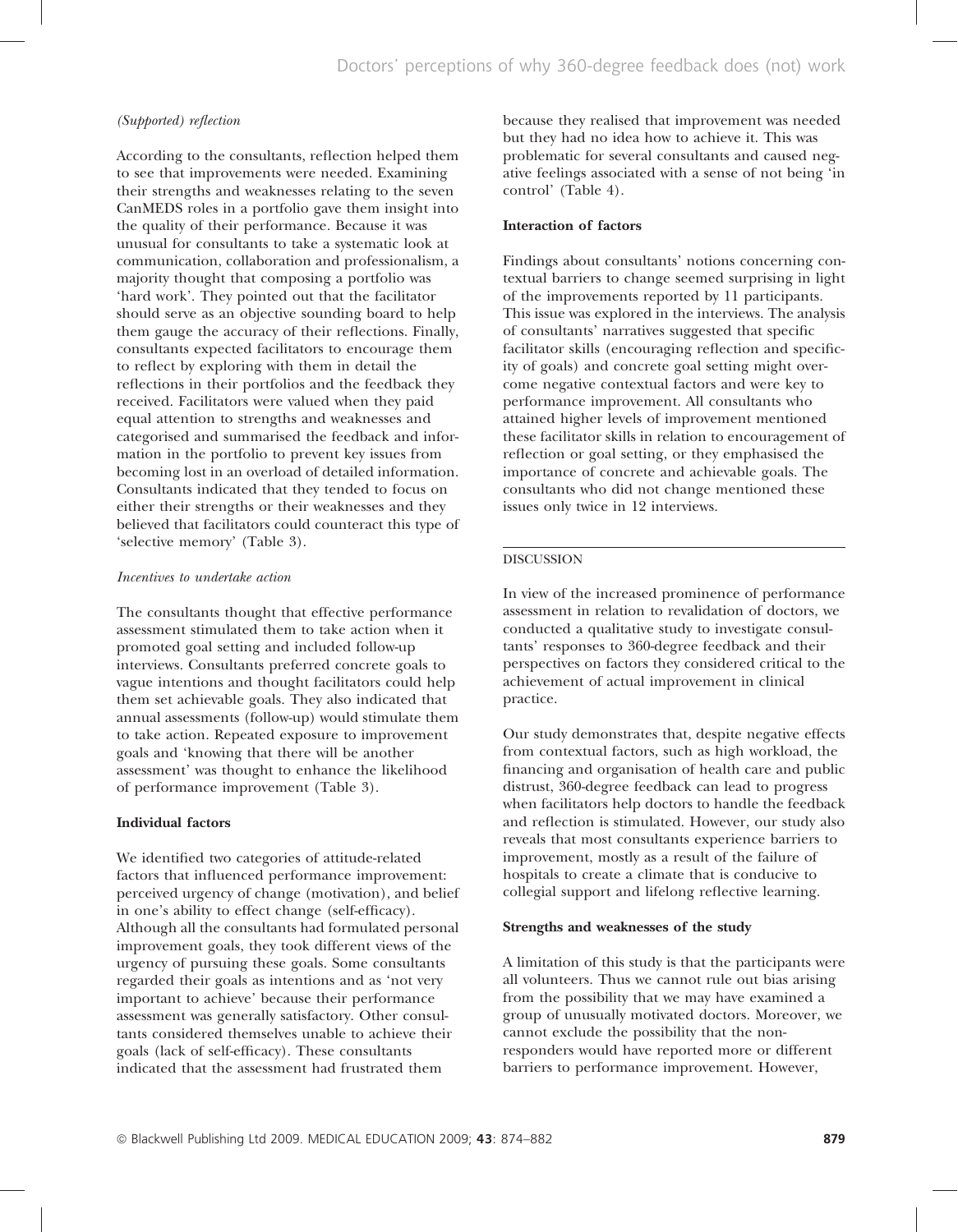given that half of the consultants had taken no steps to improve performance, we are fairly certain that we have captured most of the impediments. Secondly, this study relied on self-reporting by doctors on whether they had improved their performance and these self-reported data were not triangulated with other data. It will be clear that no general conclusions can be drawn about the actual performance improvement. However, the aim of this study was not to investigate whether consultants actually improve, but to explore the incentives and disincentives for change. Finally, because our study was restricted to Dutch consultants working in non-academic hospitals, the outcomes may not be fully transferable to academic medical centres, primary care settings and other groups of doctors, such as senior postgraduate trainees. The fact that the data were analysed by three researchers from different professional backgrounds (one clinical researcher, one non-clinical psychology researcher and one medical educationalist) is expected to have enhanced the validity and reliability of the results.

#### Comparison with existing literature

The information gathered in our interviews supports conclusions from other research. The impeding factors we found have also been identified in change processes of other behaviours (e.g. guideline adherence). $2^{1,22}$  Our study also resonates with work by Frankford et al.,<sup>23</sup>who recognised that 'as doctors work nowadays in large group practices or hospitals that deploy financial incentives and management techniques to control clinical performance it is inaccurate to assume that doctors learn primarily as individuals and remain professional principally by virtue of their individual character and moral choice'. The contextual factors that emerged from this study underline the assumption that successful reflective learning depends on interactions with work settings and colleagues.

The culture in consultant groups, as described by our consultants, is not characterised by openness and a supportive climate. This is in line with findings by Akre *et al.*,<sup>24</sup> who reported that, compared with nonhospital doctors, hospital consultants described the communication climate as more competitive and less supportive. The consultants in our study specifically pointed to the potential benefits to be gained from capitalising on the momentum for structured feedback created by the 360-degree assessments. Several authors have highlighted the importance of feedback climate at work. Argyris and Schon<sup>25</sup> emphasised that a culture in which people can learn from one another is very important for learning and coping in the workplace.

Our study suggests that facilitators who encourage consultants to reflect, set concrete goals based on their reflections and take action to achieve these goals are crucial in helping consultants overcome perceived barriers to change. These findings are in line with work by researchers in the field of human resource management and education. It has been shown that managers who work with a coach set more specific goals and achieve more improvements than managers who have no coach.<sup>26</sup> In addition, a review of over 100 articles on educational research revealed that goal setting enhanced the use of feedback. $27$ 

## Recommendations for practice and research

We recommend various approaches which we believe may enhance the impact of 360-degree feedback. These approaches should be directed at hospitals and consultant groups and at the assessment system.

Our results suggest that we should raise awareness of the existing lack of openness and constructive feedback within hospitals and consultant groups. It would be helpful if consultant groups paid attention to their colleagues' experiences with assessments and discussed their PDPs with them. This may induce group reflection, referred to by Frankford et  $al^{23}$  as an 'institutionalised process of reflection'. Group reflection can promote cooperative, collegial relationships by enabling consultant groups to analyse different approaches to clinical work and consider the implications of performance feedback.<sup>23</sup> Furthermore, hospital management should recognise that doctors can be stimulated to become lifelong learners and reflective practitioners if the organisation is committed to promoting reflection and learning. Obviously, it would be good for hospital managers to be informed of general assessment results, anonymously and on an aggregate level, because this may catalyse a sense of joint responsibility for ensuring optimal clinical performance.

Vital elements of 360-degree assessments in relation to performance improvement include the provision of trained facilitators, concrete goal setting and follow-up interviews. When they are trained for this role, facilitators should be taught how to promote reflection by exploring feedback in detail and how to motivate consultants to take action by asking them to specify concrete goals for improvement.

This study raises new research questions. Although consultants' views of 360-degree assessment are important, other stakeholders may provide additional meaningful information to understand and guide the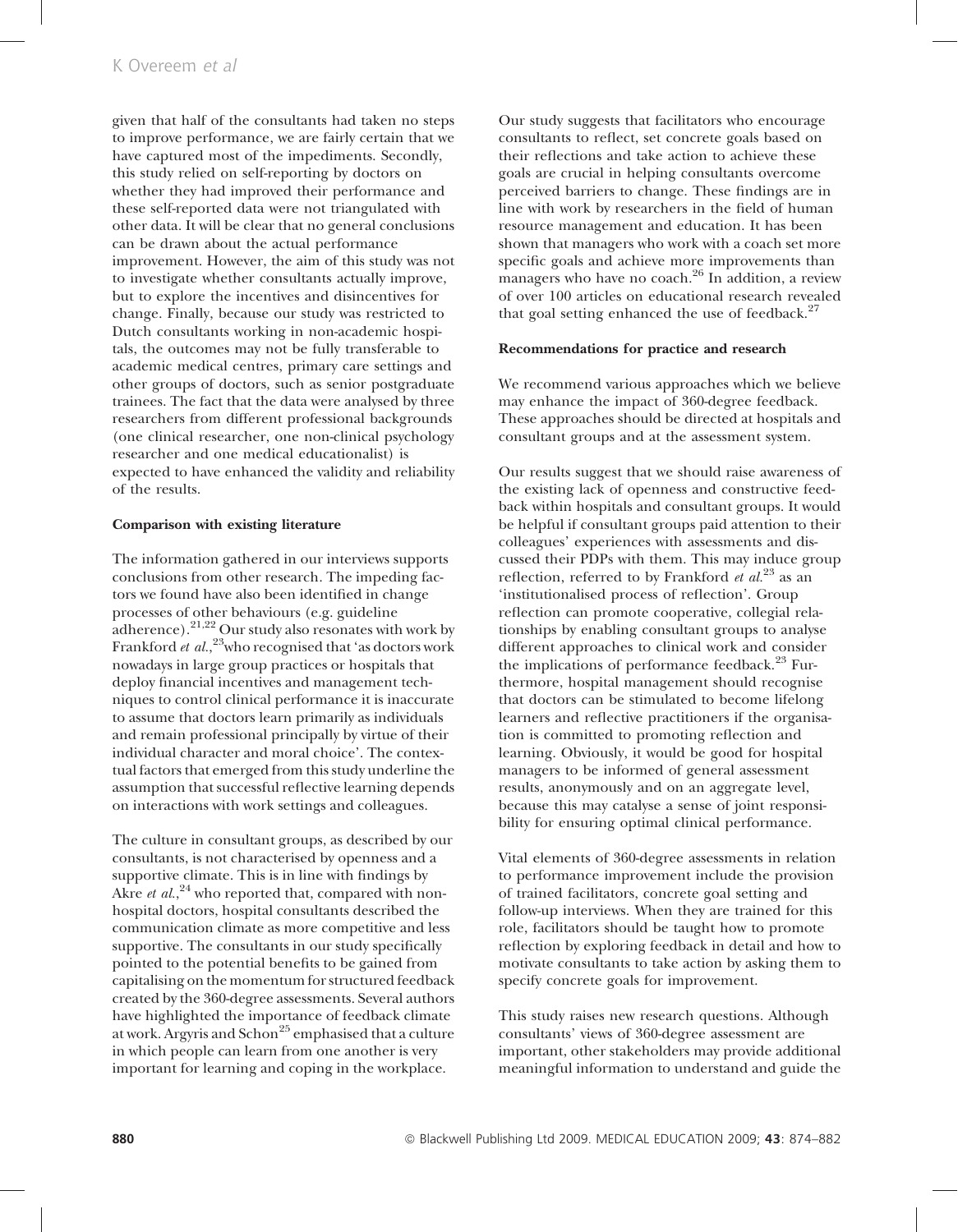feedback process. Questions raised by this study include:

- How and when do facilitators encourage reflection?
- How can the feedback best be processed to encourage improvement?

We are currently studying a group of facilitators to explore these questions.

Differences between hospitals and primary care settings should also be studied further. Finally, improved conceptualisation of the existing hospital culture by medical professionals is another important area for further research.

Contributors: KO, HW, KL, OA and RG contributed to the conception and design of the study. KO, GvdV and ED analysed the data and interpreted it. KO wrote the first draft of the article and all authors revised it critically for important intellectual content. All authors approved the final version of the manuscript. KO is the guarantor. Acknowledgements: the authors thank Mereke Gorsira for critically reading and correcting the English manuscript, as well as all the consultants who willingly participated in the study.

Funding: this study was supported by the Dutch Organisation of Medical Specialists. Conflicts of interest: none. Ethical approval: not required.

#### REFERENCES

- 1 Davis DA, Mazmanian PE, Fordis M, Van Harrison R, Thorpe KE, Perrier L. Accuracy of physician self-assessment compared with observed measures of competence – a systematic review. JAMA 2006;296 (9):1094–102.
- 2 Dauphinee WD. Self-regulation must be made to work. BMJ 2005;330 (7504):1385–7.
- 3 Norcini JJ. Where next with revalidation? BMJ 2005;330 (7506):1458–9.
- 4 Irvine D. Patients, professionalism, and revalidation. BMJ 2005;330 (7502):1265–8.
- 5 Overeem K, Faber MJ, Arah OA, Elwyn G, Lombarts KM, Wollersheim HC, Grol RPTM. Doctor performance assessment in daily practice: does it help doctors or not? A systematic review Med Educ 2007;41 (11):1039–49.
- Violato C, Lockyer JM, Fidler H. Changes in performance: a 5-year longitudinal study of participants in a multi-source feedback programme. Med Educ 2008;42 (10):1007–13.
- 7 Sargeant J, Mann K, Ferrier S. Exploring family physicians' reactions to multi-source feedback: perceptions

of credibility and usefulness. Med Educ 2005;39 (5):497–504.

- 8 Grol R. Personal paper: beliefs and evidence in changing clinical practice. BMJ 1997;315 (7105):418– 21.
- 9 Seifert CF, Yukl G, McDonald RA. Effects of multisource feedback and a feedback facilitator on the influence behaviour of managers toward subordinates. J Appl Psychol 2003;88 (3):561–9.
- 10 Sargeant J, Mann K, Sinclair D, van der Vleuten C, Metsemakers J. Understanding the influence of emotions and reflection upon multi-source feedback acceptance and use. Adv Health Sci Educ Theory Pract 2008;13 (3):275–88.
- 11 Driessen E, van Tartwijk T, Dornan T. The self-critical doctor: helping students become more reflective. BMJ 2008;336 (7648):827–30.
- 12 Overeem K, Lombarts MJMH, Arah OA, Klazinga NS, Grol RPTM, Wollersheim HC. Three methods of multi-source feedback compared. A plea for narrative comments and co-workers' perspectives. Med Teach 2009;in press.
- 13 Lipner RS, Blank LL, Leas BF, Fortna GS. The value of patient and peer ratings in recertification. Acad Med 2002;77 (Suppl 10):64–6.
- 14 Fidler H, Lockyer JM, Toews J, Violato C. Changing physicians' practices: the effect of individual feedback. Acad Med 1999;74 (6):702–14.
- 15 Violato C, Marini A, Toews J, Lockyer J, Fidler H. Feasibility and psychometric properties of using peers, consulting physicians, co-workers, and patients to assess physicians. Acad Med 1997;72 (10 Suppl):82–4.
- 16 Ramsey PG, Wenrich MD, Carline JD, Inui TS, Larson EB, LoGerfo JP. Use of peer ratings to evaluate physician performance. JAMA 1993;269 (13):1655–60.
- 17 Frank JR 2005. The CanMEDS 2005 Physician Competency Framework: Better Standards, Better Physicians, Better Care. Ottawa, ON: Royal College of Physicians and Surgeons of Canada 2005.
- 18 Kennedy TJ, Lingard LA. Making sense of grounded theory in medical education. Med Educ 2006;40  $(2):101-8.$
- 19 Grol R, Wensing M, Eccles M, eds. Improving Patient Care. The Implementation of Change in Clinical Practice. Maarssen: Elsevier 2004;67–87.
- 20 Lincoln YS, Yuba G, eds. Naturalistic Inquiry. Newbury Park, CA: Sage Publications 1985;357–82.
- 21 Grol R, Dalhuijsen J, Thomas S, Veld C, Rutten G, Mokkink H. Attributes of clinical guidelines that influence use of guidelines in general practice: observational study. BMJ 1998;317 (7162):858–61.
- 22 Kennedy T, Regehr G, Rosenfield J, Roberts SW, Lingard L. Exploring the gap between knowledge and behaviour: a qualitative study of clinician action following an educational intervention. Acad Med 2004;79 (5):386–93.
- 23 Frankford DM, Patterson MA, Konrad TR. Transforming practice organisations to foster lifelong learning